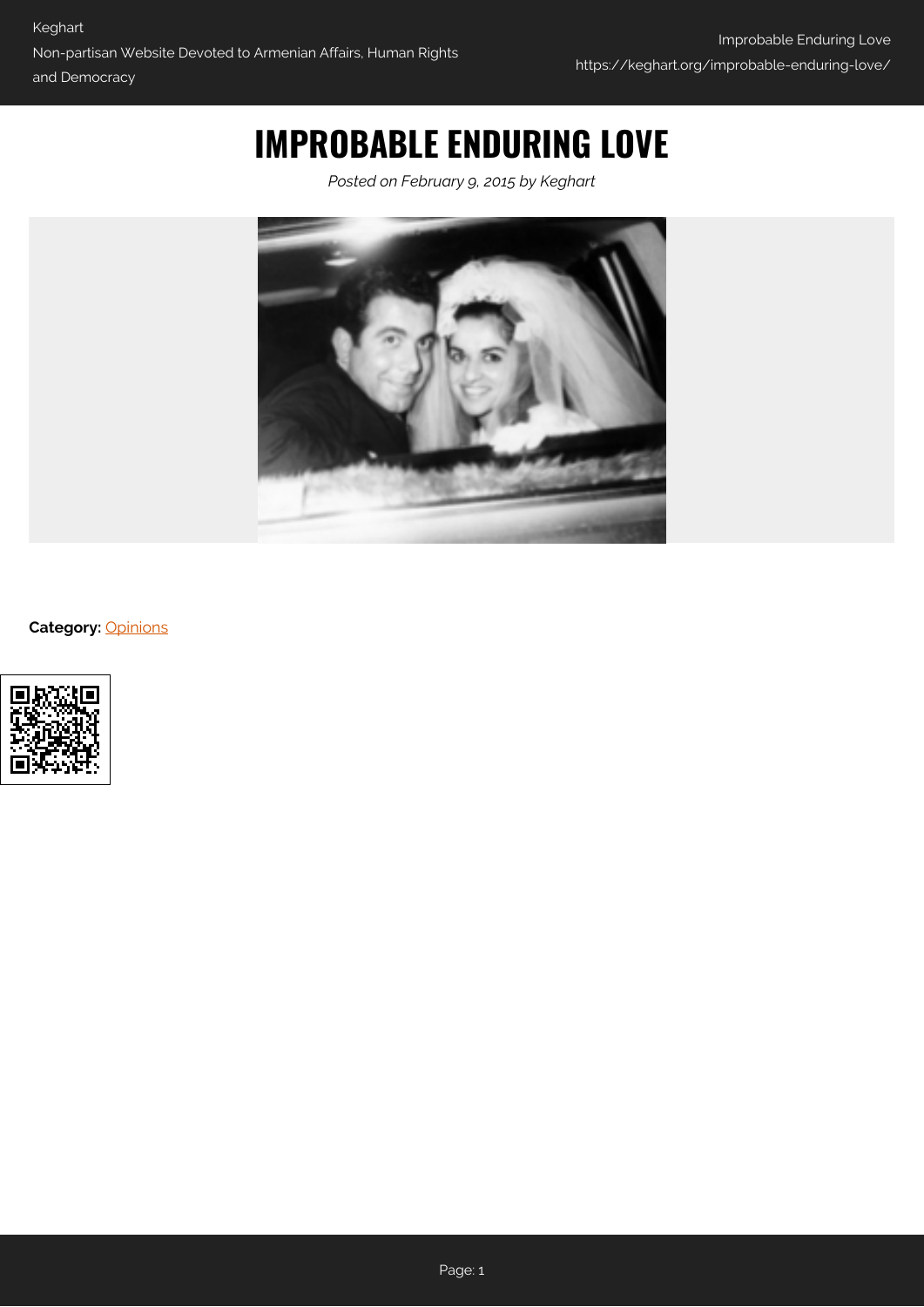Keghart Non-partisan Website Devoted to Armenian Affairs, Human Rights and Democracy

## **Vahe H. Apelian**, Ohio, 6 February 2015

From the '50s to the early '70s my father ran a hotel in Beirut called "Hotel Lux". Almost all of our  $\mathbb{R}$ clients were Armenian, many from Iraq. Earlier on the Iraqi-Armenians came for summer vacation. Later they mostly came as immigrants on their way West or to Australia.

Among them was a young man whose name was Vartan. He has remained etched in my memory for decades. What I will write about happened in the late '60s.

## **Vahe H. Apelian**, Ohio, 6 February 2015

From the '50s to the early '70s my father ran a hotel in Beirut called "Hotel Lux". Almost all of our **x** clients were Armenian, many from Iraq. Earlier on the Iraqi-Armenians came for summer vacation. Later they mostly came as immigrants on their way West or to Australia.

Among them was a young man whose name was Vartan. He has remained etched in my memory for decades. What I will write about happened in the late '60s.

Vartan and his family were waiting for their immigration visas to Australia. Theirs was a traditional family. For all I knew they might have hailed from the Armenian historic town Van or its region. Vartan's parents may have been born there, or were born in Iraq to surviving Vanetsi parents. Vartan was deferential to his parents, in the old-fashioned way.

Vartan and I became acquaintances. For a while we also lived in the same quarter of the hotel. Thus I would see him almost daily. Over time, our acquaintanceship grew into friendship. I seemed to have earned his trust as he confided to me his predicament.

He had fallen in love with an Iraqi-Assyrian girl. Her name was Sarah. Everyone in Basra, their hometown, knew that Vartan loved Sarah, as he would tell me in his distinct accent. "Sagh Basran kidi vor Vartan Saran ge siri" (Սաղ Պասրան գիտի որ Վարդանը Սարան կը սիրի). However, their relationship had not progressed and each had gone their separate way. Vartan had come to Beirut on his way to Australia. Sarah and her family had gone to England on their way to the United States. Vartan had recently gotten hold of Sarah's address in England from a mutual friend in Iraq. He asked me to write to Sarah in English. I don't remember why in English and not in Arabic.

For many weeks I wrote her a weekly letter which Vartan dictated. They were not the usual love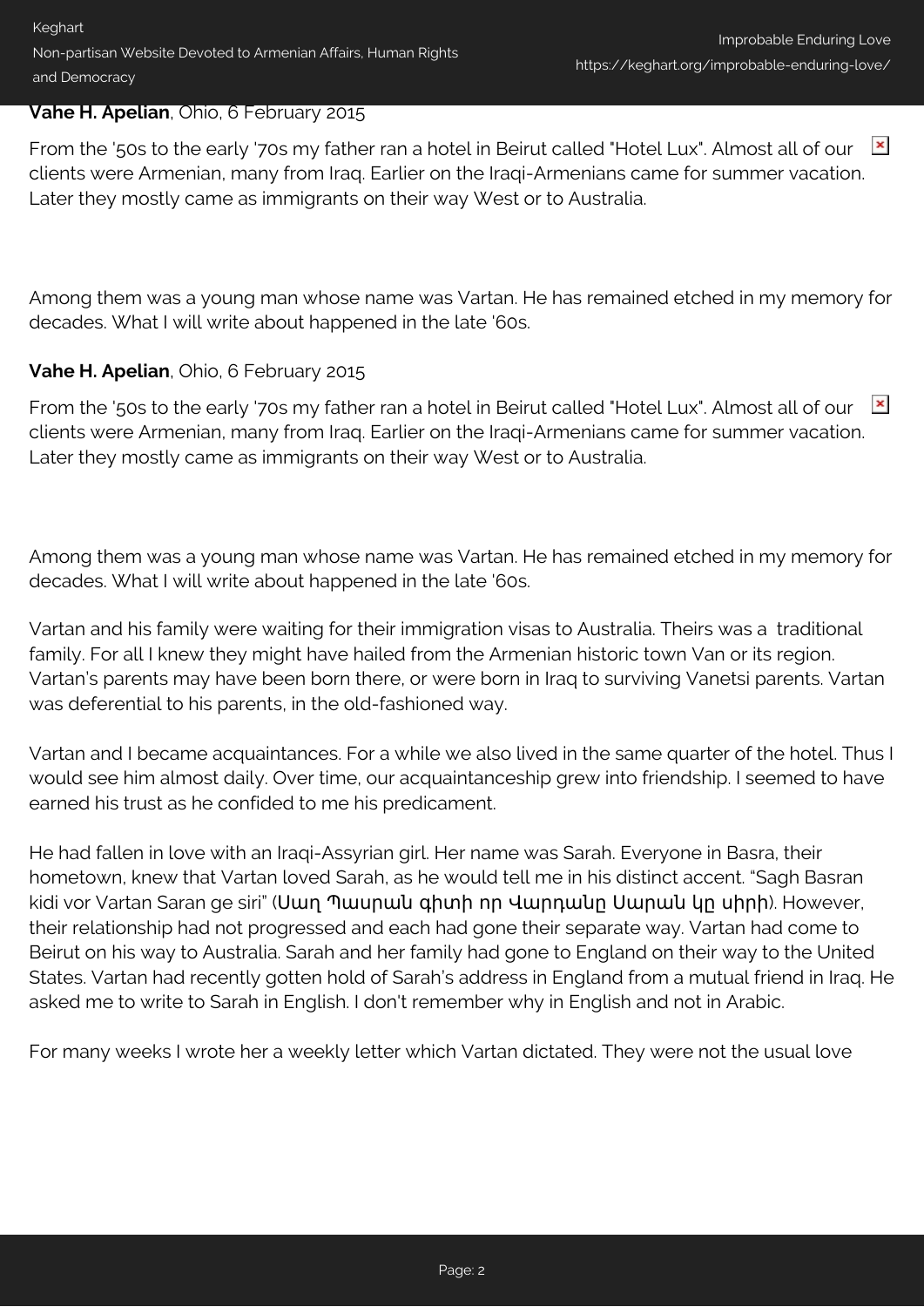happenings, and about his family's wait for their visas.

After many letters and no reply from Sarah, I told Vartan to give up chasing her. The girl is not interested, otherwise she would have replied by now, I told him. Vartan would have none of it. The weekly letters continued.

One day Vartan showed me a letter from Sarah's father which was addressed to him. I remember almost verbatim what the man had written. In plain and impeccable English he said that all the ink in the world would not bring Vartan and Sarah together and that Vartan should have "hit the iron while it was hot". Some anger was palpable in the letter. Vartan's family might have been cool to the prospect of the young couple's marriage for reasons that might have been linked to their departure from Iraq. Both families had started their preparations to leave Iraq about the same time.

Vartan remained adamant. The innocuous "love" letters continued. Through their mutual friend in Iraq, Vartan had learned Sarah's family's address in America and their departure date that would take place more or less with Vartan's family's departure time for Australia. Love-struck Vartan then made a pact with me: After he settled in Australia, he would forward me his letters in Armenian, which I would translate into English and send to him. Improbable as it may sound, that is what we did. But eventually the letters trickled and finally stopped.

The last letter from Vartan was addressed to Sarah's father. While he was not overtly asking the hand of his daughter, marriage seemed to be on his mind. As with the previous letters, most of it was about mundane matters about Vartan's and his family's life in Australia.

I did not hear from or of Vartan after his last letter. Over time our Beirut communal world changed as well. "Hotel Lux" was destroyed in 1975 at the onset of the protracted Lebanese Civil War. I ended up immigrating to the United States in 1976.

Last May, during one of my periodic visits to my mother at the Ararat Nursing Facility in Los Angeles, I learned that an Australian-born Iraqi-Assyrian, Dr. Nicholas Al-Jeloo, would deliver, at the Ararat-Eskijian Museum-Sheen Chapel, a lecture entitled, "Armenian and Assyrian Cooperation and Co-Habitation in Iran's Urmia Region".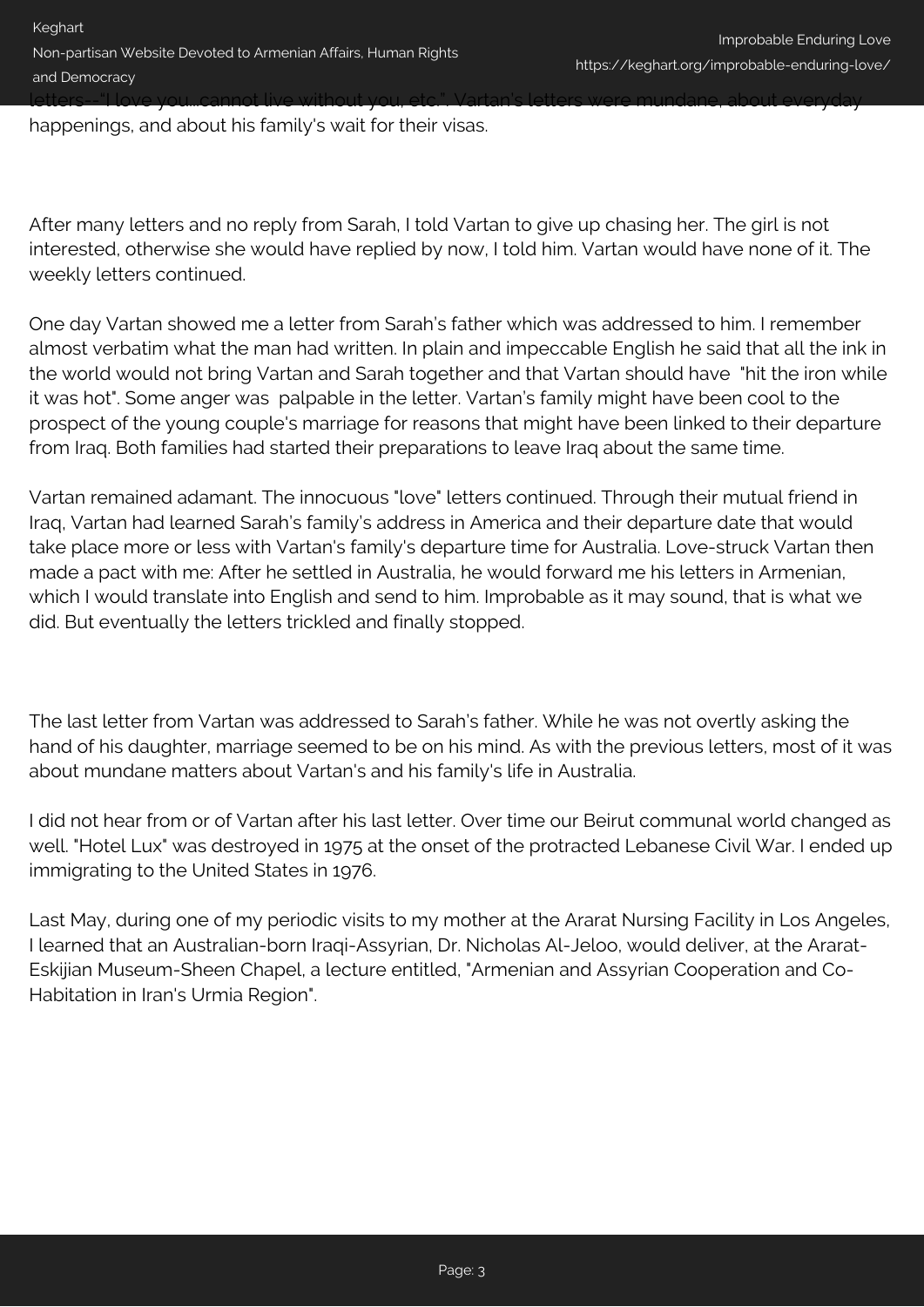would wonder what had happened to him and of the fate of his impossible love. I decided to attend the lecture that took place on Sunday May 4, 2014 at 4 p.m.

Being hard pressed for time, I could not linger after the talk to share my Assyrian-Armenian story with Dr. Al-Jeloo. I barely had time to purchase his illustrated book which captured old Assyrian villages in Iran. Dr. Al-Jeloo signed the book and gave me his business card. I returned home to Ohio.

Months went by. One day while going over papers I had brought with me from my mother's house, I came across a journal I had kept of a bus trip to Eastern Europe. My parents had paid for the trip to congratulate me for being accepted to the pharmacy school of the American University of Beirut. To my great surprise, I came across a few page entry about Vartan in my journal. It was high time, I thought, I contacted Dr. Al-Jeloo. I sent the email on August 4, 2014.

I gave the doctor a summary of Vartan's story and added: "I never got a wedding invitation. If nature was kind enough to their enduring love, they should be now grandparents or grandparents to be. I wanted to share their story with you. Unlike Queen Shamiram not giving up on Ara the Handsome, this time around it was every day Vartan not giving up on the love of his life, Sarah."

More than two months passed and I did not hear from him. I figured I had come to a dead end and that I should close the book on my memories of the days with Vartan on the veranda of "Hotel Lux".

On October 19, 2014 I received an email from a Suzan Dickranian. Her name did not ring a bell. The email started: "Greetings from Melbourne, Australia!" I did not give much thought as who she could be and why an email from Melbourne? When I opened the email I was stunned to read that she was the daughter of Vartan Dickranian. Lovelorn Vartan of Hotel Lux. The bygone years had somehow erased the family name from my memory and at the moment it did not dawn on me.

Few days earlier, Suzan wrote, her mother had met Dr. Al-Jeloo following a lecture he had delivered about the Assyrian Genocide. The doctor had asked her whether she was married to an Armenian. She had responded in the affirmative. He had then asked her whether her husband's name was Vartan. Astonished by the question, she had confirmed that it was.

Suzan then wrote what her father had dictated: "*I (Vartan) was then brought over and introduced to Dr. Nicholas, who explained that he had received an email from you, which included a story about an Armenian man he met in Beirut, who was in love with an Assyrian girl. It soon became clear that, by*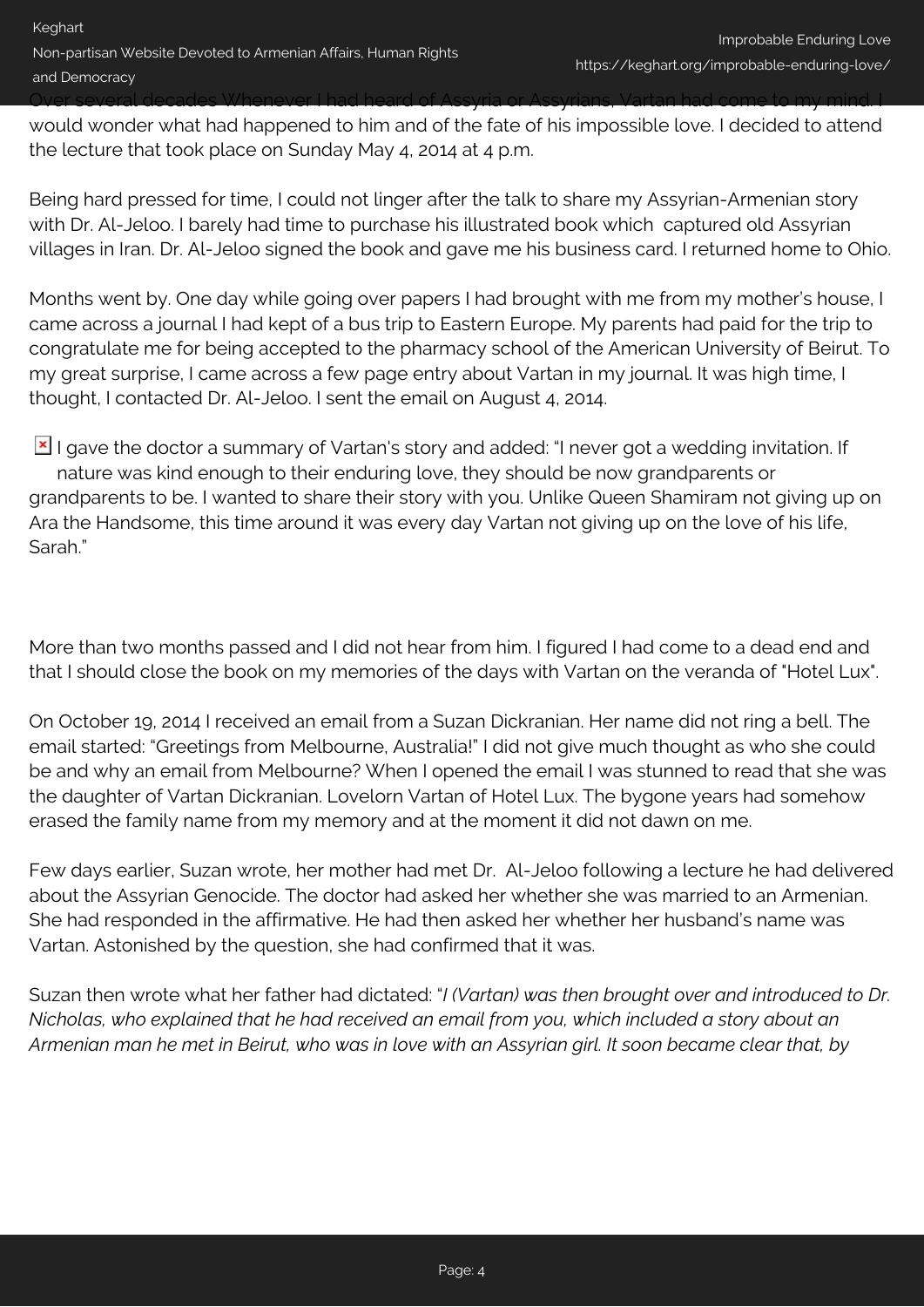*"I am happy to tell you that I DID end up marrying the Assyrian girl I was in love with!...and the following is our story.*

*"I arrived in Melbourne, Australia in 1968. Two of my brothers were already here before I arrived with my parents. Unfortunately my father died in 1969; nine months after we arrived. Prior to his death, he wrote a letter to Sarah's father in America, asking for her hand in marriage on my behalf. Sarah's father accepted this proposal and, as a result, Sarah arrived in Melbourne in 1970. However, my father had unfortunately passed away by this time.*

*"Sarah and I were married just ten days after her arrival, in October of 1970. We had a small wedding with only twenty people.* 

*"In 1972 we had our first child; our daughter Suzan. We lived in a small apartment to begin with. We eventually bought a house in 1975, which we are still happily living in to this day. In 1977, we had another child; our son Armen.* 

*"Suzan grew up and married an Armenian man in 2001. Armen is now engaged (also to an Armenian) and will be getting married in November this year."* The email also contained a copy of the inscription on the back of a picture. For forty-five years Vartan had kept a passport-size picture of mine which I had forgotten giving him as keepsake.

I was saddened to read about Vartan's father's early death. From what I remembered, he had ran a pastry shop in Basra. He probably found his world had completely changed in Australia. I am sure theirs was also a close-knit community in Basra. The circumstance which couldn't be duplicated in Australia. Even though the presence of his children would have softened the impact of the change, nonetheless Basra and Melbourne would have been worlds apart for the ageing patriarch. However, he had carried on his responsibilities to the end with dignity. After assuring himself that the family was settled enough to assume the responsibility of providing a comfortable haven for a daughter-inlaw to be, he had consented to Vartan's marriage and had even written to Sarah's father asking for his daughter's hand for Vartan.

Probably no student who has attended Armenian school wouldn't know about Assyrian Queen Shamiram's infatuation with the handsomest king in Armenian history--King Ara the Beautiful. Loyal to his wife and indifferent to mighty Shamiram's advances, Ara had committed the blunder of his life by rejecting the Assyrian queen's affection. An enraged Shamiram had attacked Armenia with orders to her soldiers not to harm Ara. But King Ara was killed in battle. Distraught, she had placed his body on a hill hoping that the gods would lick his wounds and bring him back to life. In vain. Ara's and